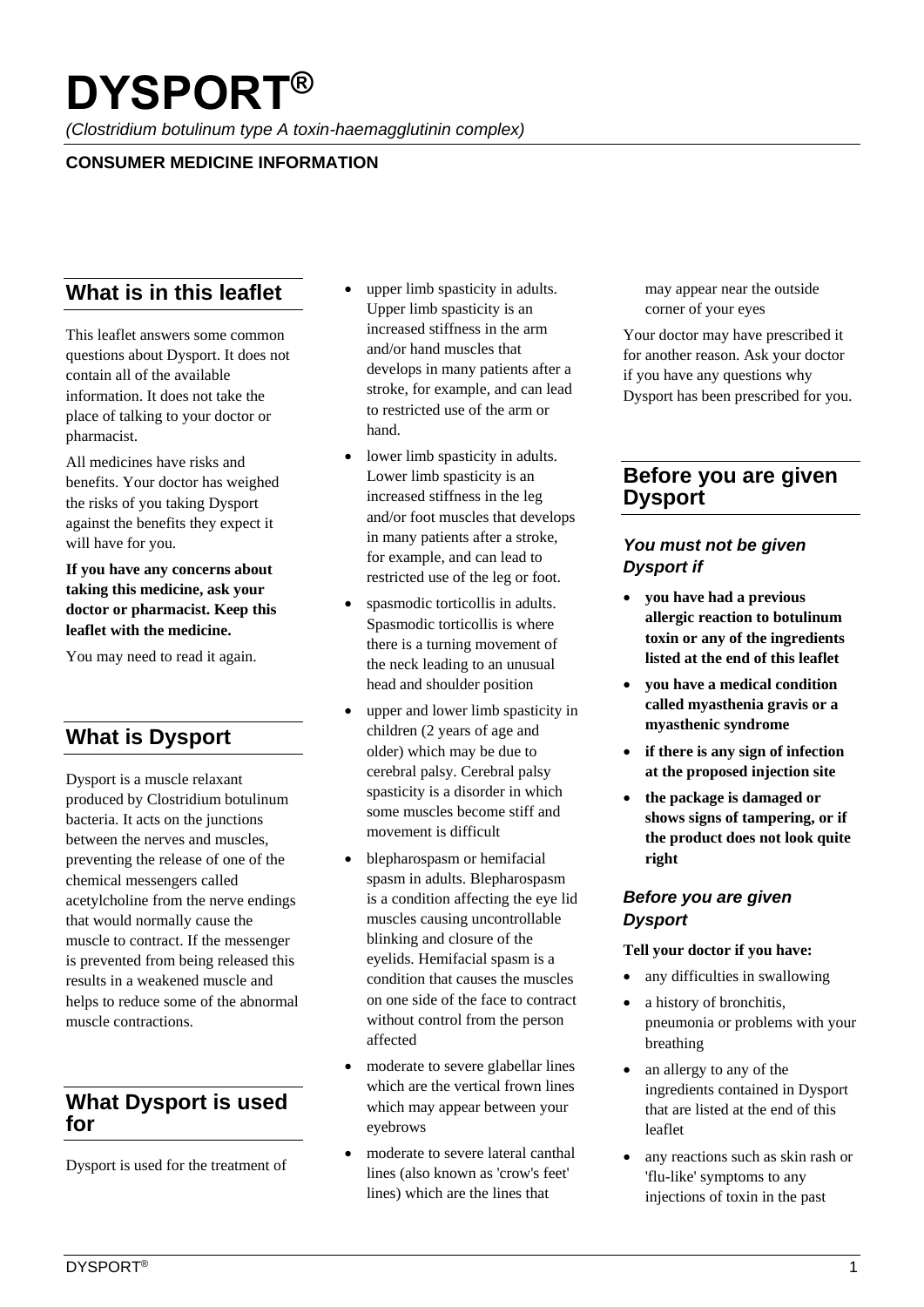- worsening or changes in your muscle spasms
- previous prolonged periods of muscle weakness
- you bleed easily or have a history of prolonged bleeding times
- inflammation or infection at the proposed injection site
- ever had facial surgery
- been given Dysport or another brand of botulinum toxin in the past few weeks
- received any facial cosmetic procedures recently, particularly if Dysport will be injected into your facial muscles

#### *Taking other medicines*

Tell your doctor or pharmacist if you are taking any other medicines, including any that you buy without prescription from your pharmacy, supermarket or health food shop.

Some medicines can interfere with the way Dysport works such as

- muscle relaxants
- aminoglycoside antibiotics
- penicillamine, procainamide, spectinomycin, polymixins, tetracyclines and lincomycin

These drugs must be used with caution if you are receiving Dysport. Your doctor will advise you accordingly.

Dysport contains a small amount of albumin that has been obtained from human blood. The risk of a viral infection cannot be eliminated completely when using human blood or products made from human blood.

#### *Use in Children*

Dysport can be used for the treatment of upper and lower limb spasticity in children (2 years of age and older). It is not recommended for children under 2 years of age. Dysport should not be used for treatment of any other conditions in children.

## *Use in Elderly*

A reduced dose may be appropriate in elderly patients where reduced muscle mass may exist.

## *Use in Pregnancy and Lactation*

**Tell your doctor if you are pregnant or intend to become pregnant, or if you are breastfeeding or plan to start breastfeeding.**

Your doctor will advise you regarding the use of Dysport in pregnancy.

Use of Dysport during breastfeeding is not recommended.

#### **Effect on ability to drive and use machines**

Local weakness can be expected and there is a possibility of unexpected side effects such as generalised weakness. These effects can affect the ability to drive and use machines.

# **How Dysport is given**

#### *How to use it*

Your doctor will make up and give you the injection. For the injection, Dysport will be dissolved in 0.9% sodium chloride injection. Dysport is given as an injection in the muscle (intramuscularly), or under the skin (subcutaneously) after dilution, depending on the condition for which you are being treated.

Your doctor will decide where to make the injections and for how long you need treatment. You will be given injections of your medicine in a clinic that specialises in treating your condition. The doctor who injects your medicine will have received training and be experienced in giving Dysport injections.

#### *How much is given*

If you are being treated for upper limb spasticity, your first dose of Dysport can be up to 1000 units in total depending on the size, number and location of muscles involved. The doctor will give a number of injections into the affected muscles in your arm or hand. Injections will be given approximately every 12 to 16 weeks, or as required to maintain the response, but not more frequently than every 12 weeks. The maximum recommended dose is 1000 units. Doses greater than 1000 units and up to 1500 units, when the shoulder muscles were also injected, have been used in clinical trials but have not been adequately studied.

If you are being treated for lower limb spasticity, your first dose of Dysport can be up to 1500 units in total depending on the size, number and location of muscles involved, how severe the spasticity is, and taking into account any local muscle weakness and your previous response to treatment. The doctor will give a number of injections into the affected muscles in your leg or foot. Injections will be given approximately every 12 to 16 weeks, or as required to maintain the response, but not more frequently than every 12 weeks. The maximum dose must not exceed 1500 units.

If treatment is required in both the upper and lower limbs during the same treatment session, the dose of DYSPORT to be injected in each limb will be tailored to your needs, without exceeding a total body dose of 1500U.

If you have spasmodic torticollis, your first dose of Dysport will be 250 - 500 units in total. Your doctor will give injections into a number of places in your neck, probably into the 2 or 3 of the neck muscles most affected by the condition. Your doctor will decide how much to give and which muscles to inject. Injections will be given approximately every 16 weeks, or as required to maintain the response, but not more frequently than every 12 weeks. The maximum dose must not exceed 1000 units.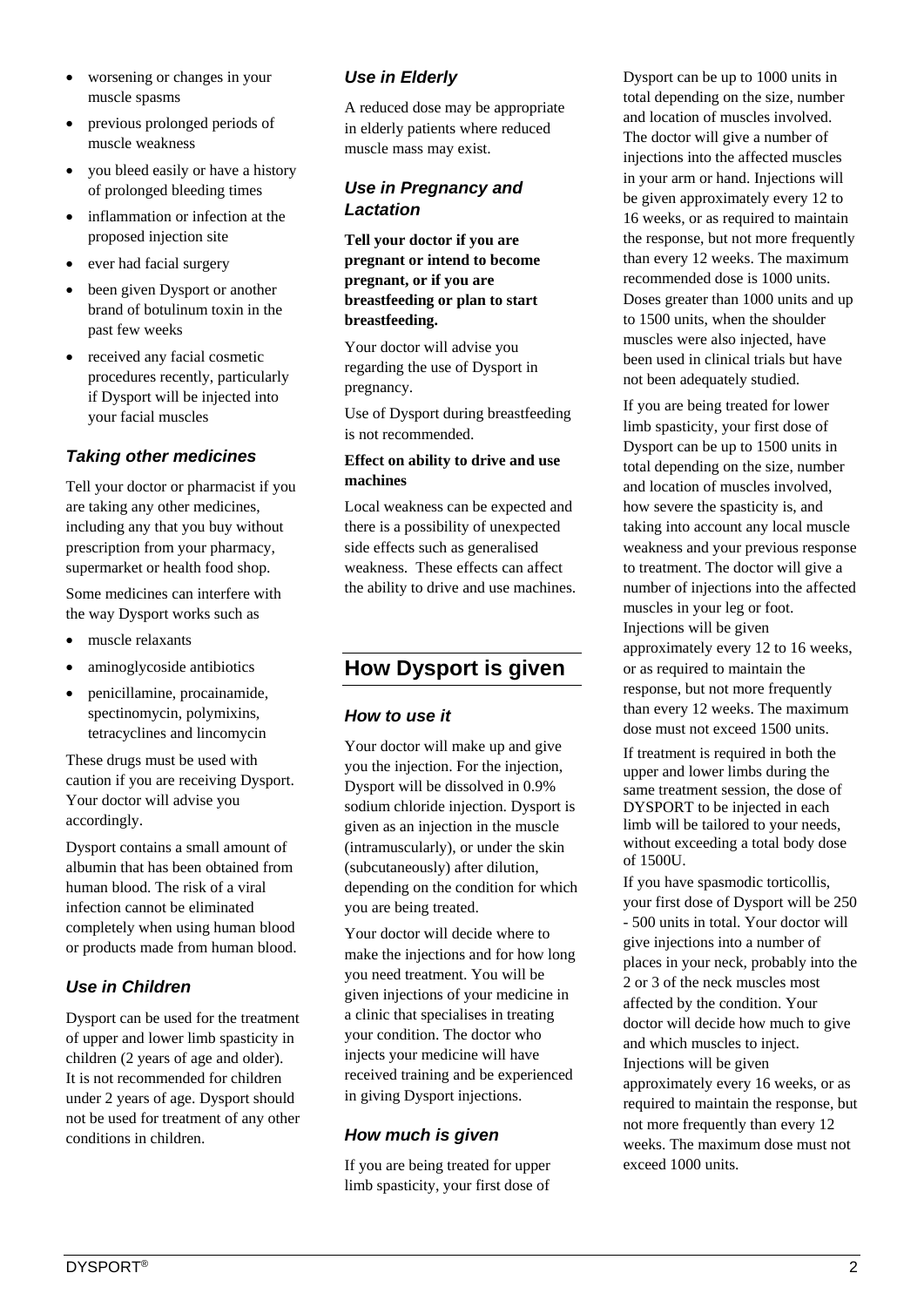If your child is being treated for upper or lower limb spasticity, the first and subsequent dose will be dependent on the size, number and location of muscles involved, how severe the spasticity is, and taking into account any local muscle weakness, the previous response to treatment and/or adverse event history with botulinum toxins. When possible, the dose will be distributed across more than 1 injection site in any single muscle. For lower limb spasticity in children, the maximum dose must not exceed 30 units /kg or 1000 units whichever is lower. Your child's doctor will repeat the treatment approximately every 16-22 weeks, or as required to maintain the response, but not more frequently than every 12 weeks.

For upper limb spasticity in children, if the treatment is injected into one arm, the dose must not be higher than 640 units or 16 units/kg at a given treatment session, whichever is lower. If the treatment is injected into both arms, the dose must not be higher than 840 units or 21 units/kg at a given treatment session, whichever is lower. Your child's muscle spasms should normally improve in the weeks following treatment and this improvement may last up to 34 weeks. Your child's doctor will repeat the treatment approximately every 16 - 28 weeks or as needed, but no more frequently than every 16 weeks.

For treatment of both upper and lower limb spasticity in of children during the same treatment session, the dose of Dysport to be injected in each limb should be decided by your child's doctor, without exceeding a total body dose per treatment session of 1000 units or 30 units/kg, whichever is lower. Retreatment of the arms and legs combined should be considered no sooner than a 12 to 16-week window after the previous treatment session.

If you are being treated for blepharospasm affecting both eyes, your first dose will be approximately 40 units of Dysport per eye. The medicine will be injected just under the skin at certain sites around the eye. These sites and the exact amount needed will be decided by the doctor. Injections will be given approximately every twelve weeks when the relaxing effect on the muscles is wearing off, but not more frequently than every 12 weeks. On the next visits the amount of Dysport given may be increased to 60, 80 or 120 units per eye if a longer duration of effect is required. The doctor will decide what dose to administer. If only one eye is affected by blepharospasm, the doctor will only give injections of Dysport around this eye.

If you are being treated for hemifacial spasm the doctor will give injections as for blepharospasm but on the affected side of your face only.

If you are being treated for glabellar lines, the recommended dose of Dysport is 50 units to be divided equally among 5 injection sites. The effect of the treatment may last for 4 to 5 months. There should be a minimum interval of 12 weeks between treatments.

If you are being treated for lateral canthal lines, the recommended dose of Dysport is 30 units per side to be divided equally among 3 injection sites (60 units total at 6 injection sites). The treatment interval depends on the individual patient's response after assessment but should not be more frequent than every three months.

Your doctor will decide when you will need your next injection and how much of the medicine will be injected.

#### *If you miss an injection*

Nothing will happen if you miss a scheduled appointment for your injection other than some of the spasm or muscle stiffness may return. Consult your doctor and they will

decide when you need your next injection.

#### *If you stop getting injections*

The relaxing effect will eventually wear off and the muscle movements will return to the way they were before treatment.

#### *If you are given too much medicine (overdose)*

As it is given to you by your doctor who has received training on administration of Dysport, it is very unlikely that you will receive an overdose. However, if you are given too much Dysport, there is an increased risk of the medicine getting into the bloodstream and causing complications associated with oral botulinum poisoning. Paralysis of your muscles may occur and you may be placed on a respirator and other support systems if it affects your breathing. Contact the Poisons Information centre on 131126 if you believe you may have been given too much Dysport.

## **Which side effects can Dysport have**

Along with its desired effects, Dysport may cause unwanted effects because of a weakening of muscles near the injected muscle.

#### *General*

The most common side effects are:

Generalised weakness, fatigue (exhaustion, lethargy, tiredness, and/or asthenia), 'flu-like' symptoms, pain / bruising / swelling / reddening at injection site

Less commonly, Dysport may cause itching.

Rarely, skin rashes, including rashes at the injection site, and muscle weakness may be experienced.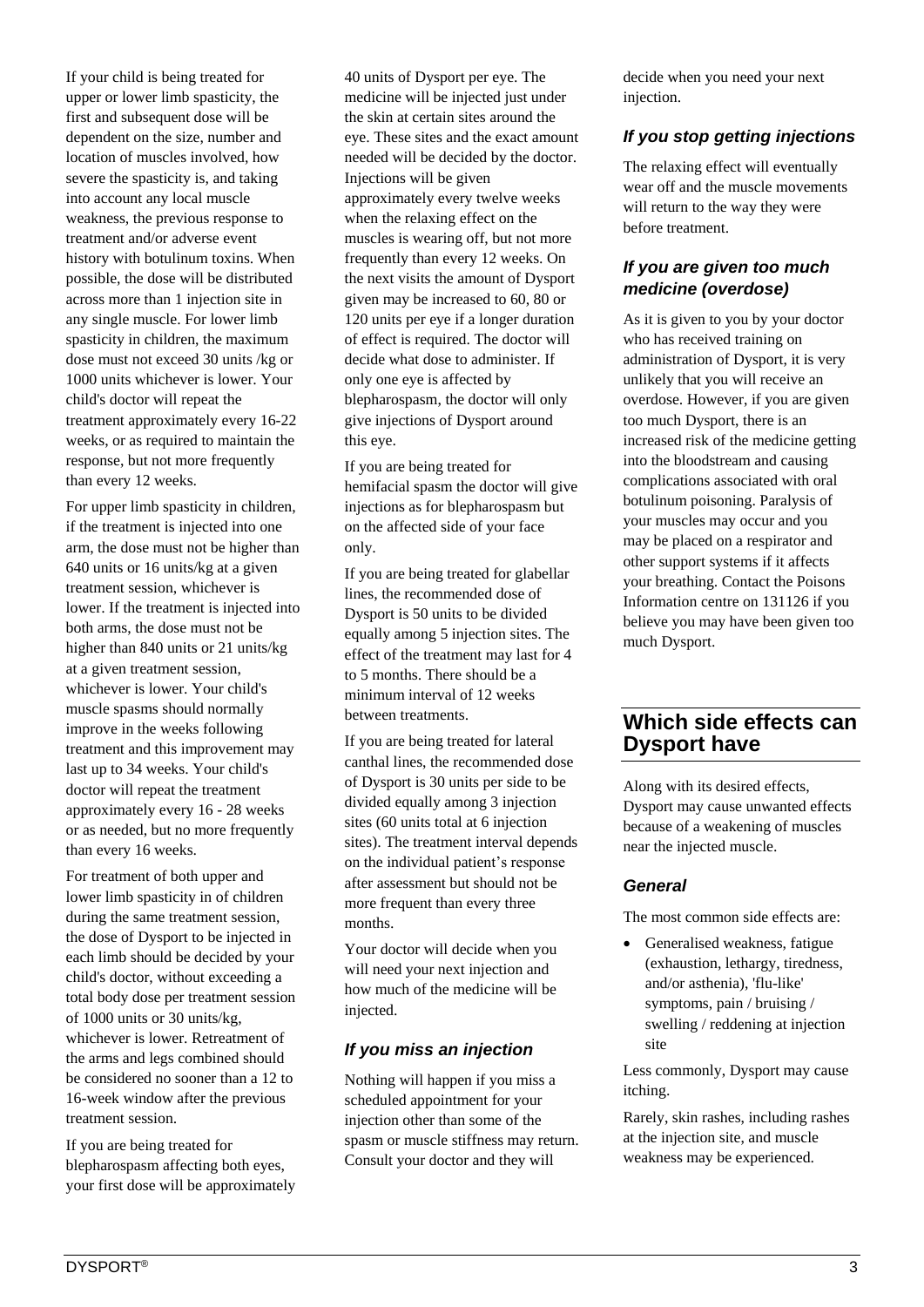### *Treatment of upper limb spasticity in adults*

Injection site reactions (e.g. pain, erythema, swelling etc.) have been commonly reported following administration of Dysport. Reports of general weakness / tiredness and 'flulike' illness are uncommon.

The most common side effects include:

- Difficulty in swallowing certain foods
- Muscles may feel weaker
- Accidental falls or injury possibly due to muscle weakness
- Pain in extremity (such as your hands and fingers)

## *Treatment of lower limb spasticity in adults*

Injection site reactions (e.g. pain, erythema, swelling etc.) have been commonly reported following administration of Dysport. Reports of general weakness / tiredness and 'flulike' illness are uncommon.

The most common side effects include:

- Difficulty in swallowing certain foods
- Muscles may feel weaker
- Accidental falls or injury possibly due to muscle weakness

#### *Injections into the neck muscles for the treatment of spasmodic torticollis*

The most common side effects include:

- Headache, dizziness, facial weakness leading to loss of movement
- Blurred vision, reduced visual acuity
- A change to the tone of the voice, shortness of breath
- Difficulty in swallowing certain foods, dry mouth

• Muscle weakness, neck pain, muscle or joint pain and stiffness, myalgia, pain in extremities

Less common side effects are:

- Double vision
- Feeling sick
- Muscle wasting, jaw disorder

Rarely, Dysport may cause breathing difficulties. These side effects may be expected to resolve within 2 to 4 weeks.

**Tell your doctor immediately if any breathing difficulties or if any difficulties in swallowing are experienced.**

#### *Treatment of upper limb spasticity in children*

- The most common side effects are:
- Muscle weakness
- Pain in the hands and fingers
- Flu-like symptoms
- Loss of strength and weakness
- Tiredness
- Bruising at the injection site
- Skin rash

Less commonly, the following side effects are:

- Muscle pain
- Itchy skin at the injection site
- Pain at the injection site
- Rash at the injection site
- Swelling at the injection site

#### *Treatment of lower limb spasticity in children*

The most common side effects are:

- Muscle pain
- Muscle weakness
- Urinary incontinence
- Flu-like illness
- Pain, redness, bruising at the injection site
- Abnormal walking
- Tiredness
- Accidental falls or injury possibly due to muscle weakness

Less commonly, loss of strength and weakness has been reported.

#### *Injections around the eye for the treatment of blepharospasm or hemifacial spasm*

The most common side effects include:

- Slight eyelid droop
- Dry eyes
- Double vision
- More tears than usual
- Swelling of the eyelid
- Facial muscle weakness

Less commonly, the facial nerves may become paralysed. On rare occasions the edge of the eyelid may turn in towards the eyeball, the eye muscles may become paralysed or there may be a need to avoid bright light.

**Tell your doctor immediately if very dry eyes are noticed.**

#### *Injections for the treatment of glabellar lines*

Headache and injection site reactions are very common, including pain, bruising, itchiness, a feeling of pins and needles, redness and skin rash.

Common side effects include

- swelling of the eyelids
- dry or itchy eyes
- more tears than usual
- twitching of eye muscles
- weakness in muscles close to injection site, leading to droopy upper eyelid or eye strain.
- facial numbness

Less common side effects include blurred or double vision, visual disturbances or disorders in eye movement, hypersensitivity.

#### *Injections for the treatment of lateral canthal lines (crow's feet)*

Common side effects include: